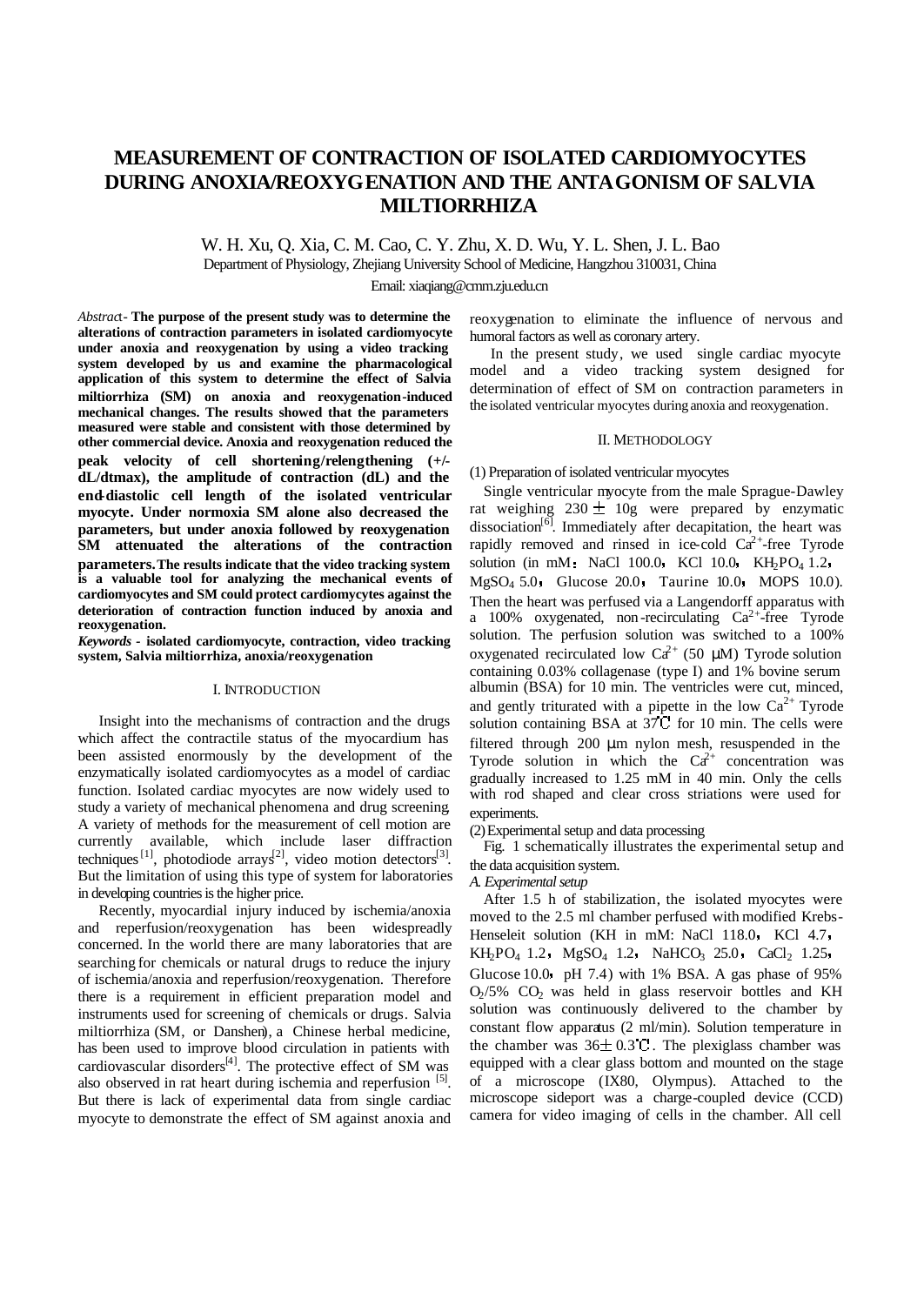| <b>Report Documentation Page</b>                                                                                                                                                                                                                                                                   |                           |                                                      |                                              |  |
|----------------------------------------------------------------------------------------------------------------------------------------------------------------------------------------------------------------------------------------------------------------------------------------------------|---------------------------|------------------------------------------------------|----------------------------------------------|--|
| <b>Report Date</b><br>25OCT2001                                                                                                                                                                                                                                                                    | <b>Report Type</b><br>N/A |                                                      | Dates Covered (from to)                      |  |
| <b>Title and Subtitle</b><br>Measurement of Contraction of Isolated Cardiomyocytes During                                                                                                                                                                                                          |                           |                                                      | <b>Contract Number</b>                       |  |
| Anoxia/Reoxygenation and the Antagonism of Salvia<br>Miltiorrhiza                                                                                                                                                                                                                                  |                           | <b>Grant Number</b><br><b>Program Element Number</b> |                                              |  |
| Author(s)                                                                                                                                                                                                                                                                                          |                           | <b>Project Number</b>                                |                                              |  |
|                                                                                                                                                                                                                                                                                                    |                           | <b>Task Number</b>                                   |                                              |  |
|                                                                                                                                                                                                                                                                                                    |                           | <b>Work Unit Number</b>                              |                                              |  |
| Performing Organization Name(s) and Address(es)<br>Department of Physiology, Zhejiang University School of<br>Medicine, Hangzhou 310031, China                                                                                                                                                     |                           |                                                      | <b>Performing Organization Report Number</b> |  |
| <b>Sponsoring/Monitoring Agency Name(s) and Address(es)</b>                                                                                                                                                                                                                                        |                           |                                                      | Sponsor/Monitor's Acronym(s)                 |  |
| US Army Research, Development & Standardization Group<br>(UK) PSC 802 Box 15 FPO AE 09499-1500                                                                                                                                                                                                     |                           | <b>Sponsor/Monitor's Report Number(s)</b>            |                                              |  |
| <b>Distribution/Availability Statement</b><br>Approved for public release, distribution unlimited                                                                                                                                                                                                  |                           |                                                      |                                              |  |
| <b>Supplementary Notes</b><br>Papers from the 23rd Annual International Conference of the IEEE Engineering in Medicine and Biology Society,<br>October 25-28, 2001, held in Istanbul, Turkey. See also ADM001351 for entire conference on cd-rom., The original<br>document contains color images. |                           |                                                      |                                              |  |
| Abstract                                                                                                                                                                                                                                                                                           |                           |                                                      |                                              |  |
| <b>Subject Terms</b>                                                                                                                                                                                                                                                                               |                           |                                                      |                                              |  |
| <b>Report Classification</b><br>unclassified                                                                                                                                                                                                                                                       |                           | <b>Classification of this page</b><br>unclassified   |                                              |  |
| <b>Classification of Abstract</b><br>unclassified                                                                                                                                                                                                                                                  |                           | <b>Limitation of Abstract</b><br>UU                  |                                              |  |
| <b>Number of Pages</b><br>4                                                                                                                                                                                                                                                                        |                           |                                                      |                                              |  |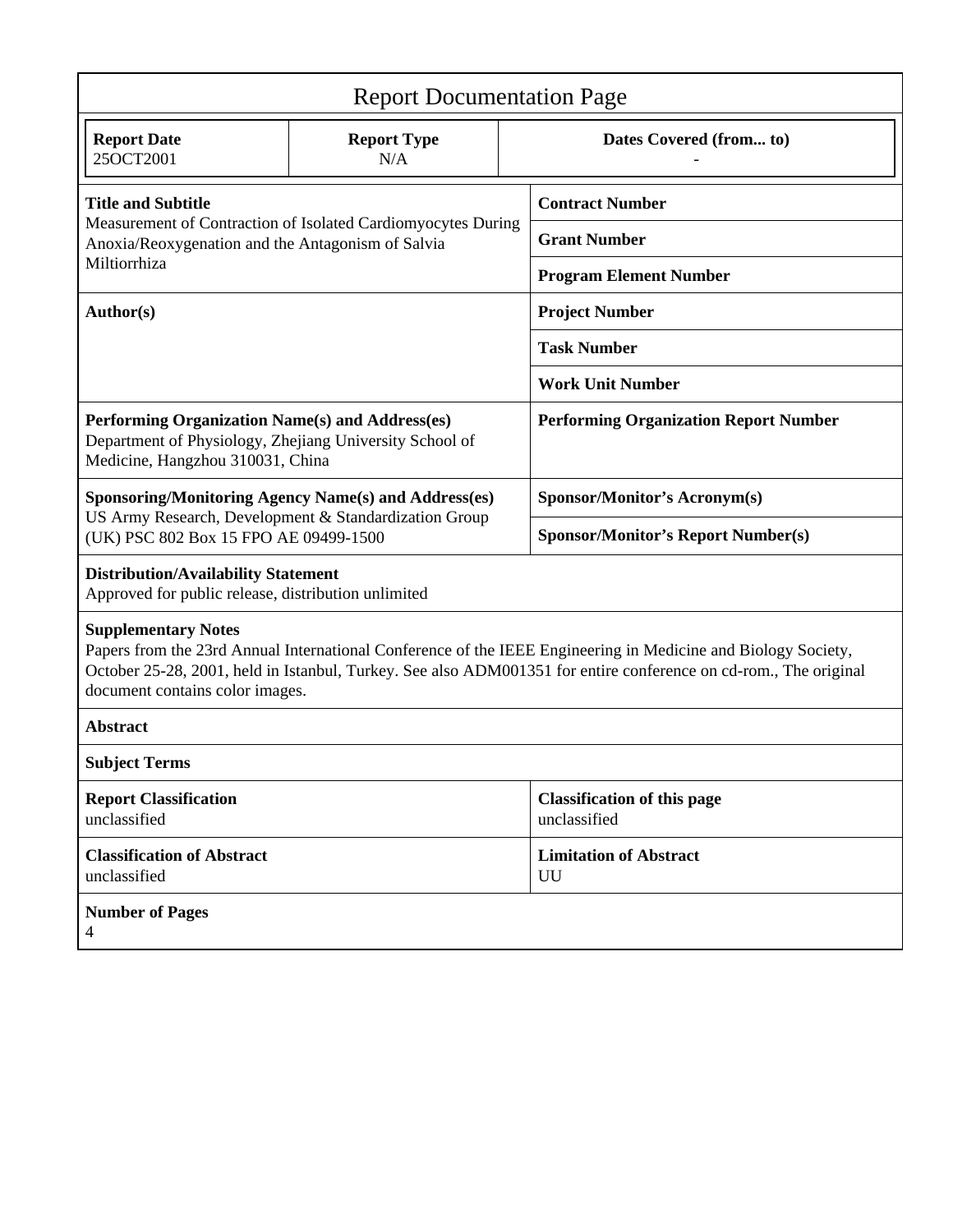measurements were obtained at  $\times$  400 magnification. None of the cells used in this study displayed spontaneous contractions in KH solution. To elicit contraction, cells were field-stimulated by using bipolar constant current pulses at 0.5 Hz, twice intensity above the threshold and 10 ms duration. The video image was analyzed on-line with a video-tracking system, in which the peak velocity of cell short ening (+dL/dtmax), the peak velocity of cell relengthening (-dL/dtmax), the amplitude of contraction (dL) and the end-diastolic cell length (L0) of the isolated ventricular myocyte were measured to evaluate the contraction of the isolated myocyte.

The  $O_2$  scavenger sodium dithionite (Na<sub>2</sub>S<sub>2</sub>O<sub>4</sub>) was used to establish chemical anoxia, since it provides a simple and consistent method of lowing  $PO_2$  and maintaining low  $PO_2$  in an open recording chamber.  $Na<sub>2</sub>S<sub>2</sub>O<sub>4</sub>$  was added to the glucose free K-H solution to reach a final concentration at 1 mM and  $PO_2$  in the solution was  $0\nu$ 1 mmHg, as determined with a blood/gas analyzer. Reoxygenation was achieved by returning to the normoxia K-H solution.



Fig. 1. Experimental setup and data recording system

#### *B. Hardware and Software*

The system comprised microscope, CCD (Pulnix TM-6710), video monitor, video digitializer board (Meteor2- Dig/4/L) and a high-performance computer (Dell Optiplex GX110). CCD was connected to the sideport of the microscope. Video signals from CCD were transferred to a monitor and video digitalizer simultaneously. The video signals were processed with MedEase CCD (version 1.0), which was a software based on the Mil-Lite Modules (Matrox). This software was specially designed for the analysis of cell motion. More than two cells could be tracked at the same time.

#### *C. Experimental protocol*

At the end of 5 min of perfusion for stabilization, the baseline measurement was recorded. The myocyte was treated with SM accumulatively from 0.33 to 9 g/L for observation of the dose response. In another series of experiment, the myocytes were subjected to 5 min of anoxia followed by 10 min of reoxygenation to detect the response of myocyte to anoxia and reoxygenation as a control. In the drug group, myocytes were perfused with SM for 5 min, then subjected to anoxia and reoxygenation session, during which SM still existed, to detect the possible antagonistic effect of SM on anoxia and rexoygenation.

#### *D. Data analysis and statistics*

Results were expressed as means  $\pm$  SE. The effects of each intervention on individual cell contractions were compared with controls by *t* tests for paired data. P value less than 0.05 was considered as significant.

#### III. RESULTS

## *A Effects of* Salvia miltiorrhiza *on contraction parameters in isolated ventricular myocytes*

Under normoxic condition, contraction parameters of myocyte showed constant during perfusion with KH solution for 30 min. SM at the range of 1 to 9g/L significantly decreased dL and ± dL/dtmax in dose-dependent manner (P<0.05), but the contractile parameters showed no change when SM at low concentration of 0.33g/L (P>0.05) (Fig 2).



Fig. 2 Effect of SM on contraction of the isolated ventricular cardiomyocytes. Values expressed as mean±SD, n=  $8 \sim 12$ . \* P<0.05, \*\*P<0.01 compared with predrug value (concentration 0)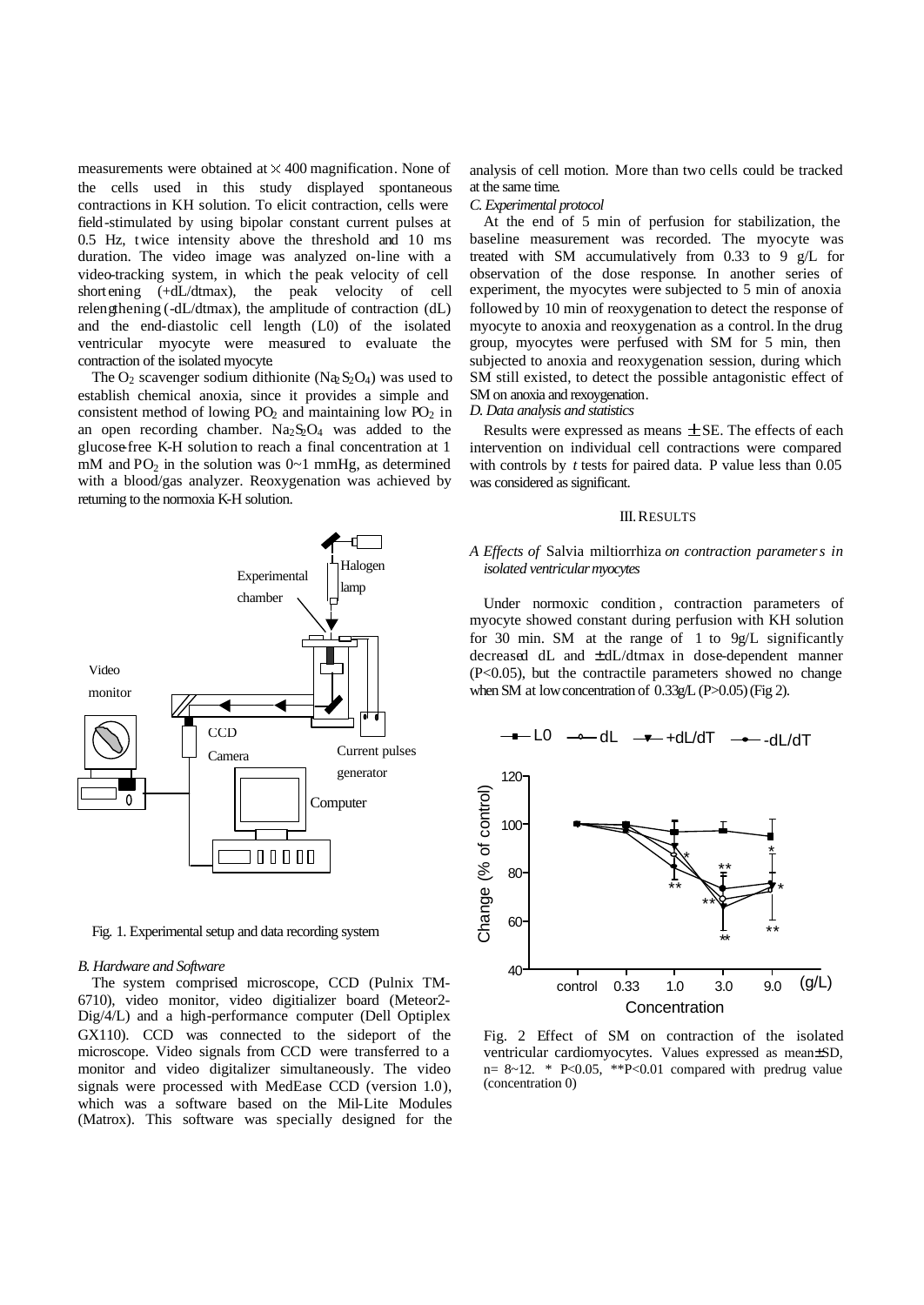# *B Effects of* Salvia miltiorrhiza *on the contraction parameters of the isolated ventricular myocytes during anoxia and reoxygenation*

Anoxia for 5 min decreased the dL and ±dL/dtmax significantly. Reoxygenation immediately elevated dL and ±dL/dtmax slightly, but went down gradually , lower than those during anoxia. End-diastolic cell length showed slowly decreasing but no transient recovery after starting reoxygenation. Exposure of cells to SM at 3g/L attenuated reduction of ±dL/dtmax and dL, but had no obvious effect on L0 (Figs. 3 and 4). During anoxia and reoxygenation, myocytes treated with SM beated stronger than those without SM .



Fig. 3 Effect of SM on the contraction of the isolated ventricular cardiomyocytes during anoxia and reoxygenation. A resting cardiac myocyte (A) and a contracted myocyte (B) with video tracking frame were shown. The effect of anoxia and reoxygenation on contraction of a myocyte was displayed (C). Trace was representative of 12 experiments, all showing the same response.

## IV. DISCUSSION

In the present study with a video tracking system it was shown that under normoxia condition, SM could dosedependently inhibit inotropic status of cardiac myocyte including reduction of ±dL/dtmax and dL, enhance the tolerance of the myocytes against anoxia/reoxygenation induced alterations of the contraction parameters.

Recently, single adult isolated cardiac myocyte has become a popular experimental preparation, which has been used in numerous studies to define mechanical, electrophysiological and biochemical properties of myocytes in the absence of diffusion-limiting extracellular spaces and endogenous myocardial neurohormones<sup>[7]</sup>. At the same time, a variety of methods for the measurement of cell motion were developed,